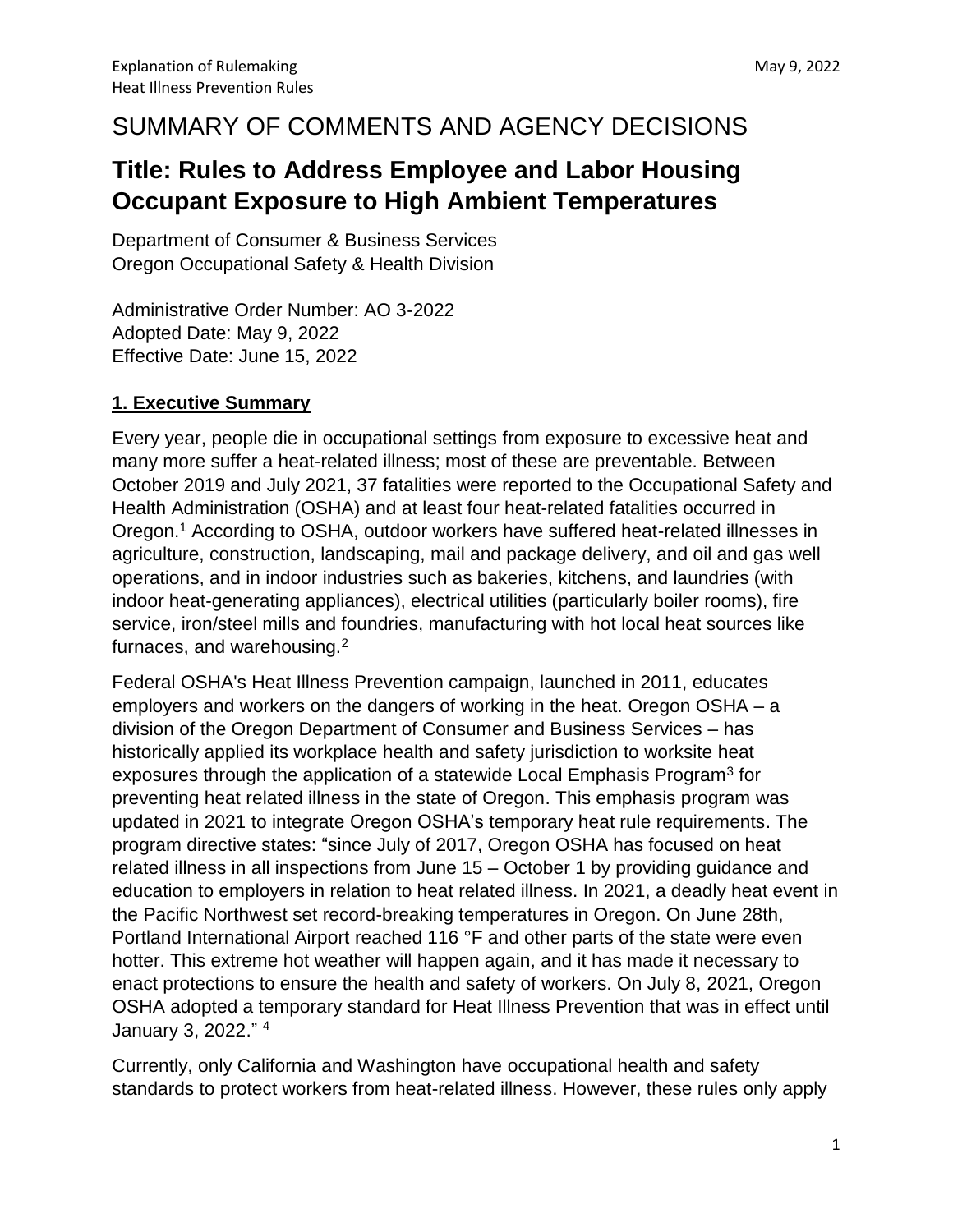in outdoor settings. Like Oregon, Minnesota has a standard to protect workers from exposure to high heat in indoor places of employment. Virginia, Maryland, and Nevada have recently announced their intentions to promulgate heat-related standards.

Currently, federal OSHA does not have a specific standard for hazardous heat conditions. However, in September 2021, federal OSHA announced that is initiating rulemaking to protect indoor and outdoor workers from hazardous heat.<sup>5</sup> Also in September 2021, federal OSHA announced the establishment of an enforcement initiative to prevent and protect employees from serious heat-related illnesses and deaths while working in hazardous hot indoor or outdoor environments. "The initiative prioritizes heat-related interventions and inspections of work activities on days when the heat index exceeds 80  $\mathrm{^oF.^{''6}}$ 

Executive Order 20-04<sup>7</sup> was signed by Governor Brown on March 10, 2020. It is intended to build on Executive Order 17-20,<sup>8</sup> and further Oregon's goal of reducing greenhouse gas emissions. The Executive Order provided 13 directives to multiple state agencies, and included a directive to the Oregon Health Authority (OHA) and the Oregon Occupational Safety and Health Division (Oregon OSHA) to jointly develop standards to protect workplace employees from exposure to wildfire smoke and excessive heat. In response to EO 20-04, Oregon OSHA, in collaboration with OHA, advisory committees, and stakeholders, worked towards developing two separate proposed standards to protect workers from illness due to exposure to high heat and wildfire smoke.

## **2. Summary of Oregon OSHA's Statutory Authority and Obligations under the OSEA**

The purpose of the Oregon Safe Employment Act (OSEA) and of all rules adopted under that law is found in ORS 654.003, which describes the law's general purpose as

*… to assure as far as possible safe and healthful working conditions for every working person in Oregon, to preserve our human resources and to reduce the substantial burden, in terms of lost production, wage loss, medical expenses, disability compensation payments and human suffering, that is created by occupational injury and disease.* 

In discussing that purpose, ORS 654.003(3) states that one of the Legislative Assembly's intents is to "[a]uthorize the Director of the Department of Consumer and Business Services and the designees of the director to set reasonable, mandatory, occupational safety and health standards for all employments and places of employment." 9

This general statement about rulemaking is further amplified by ORS 654.035(1), which indicates that the director may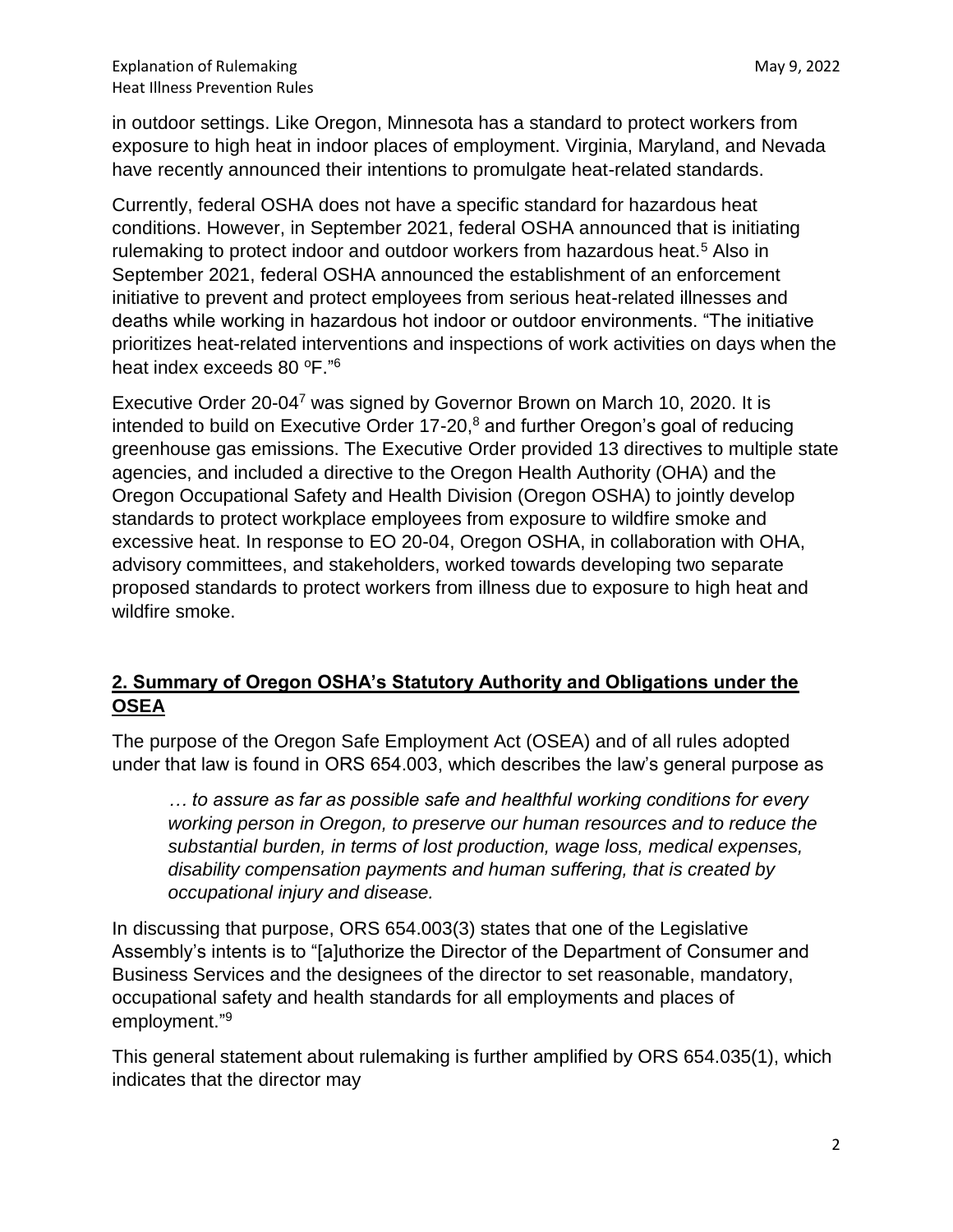*(a) Declare and prescribe what devices, safeguards or other means of protection and what methods, processes or work practices are well adapted to render every employment and place of employment safe and healthful.* 

(*b) Fix reasonable standards and prescribe and enforce reasonable orders for the adoption, installation, use and maintenance of devices, safeguards and other means of protection, and of methods, processes and work practices, including, but not limited to, work practices qualifications for equipment, materials and activities requiring special competence, to be as nearly uniform as possible, as may be necessary to carry out all laws relative to the protection of the life, safety and health of employees.*

*(c) Fix and order reasonable standards for the construction, repair and maintenance of places of employment and equipment that will render them safe and healthful.*

*(d) ….*

*(e) Require the performance of any other act that the protection of the life, safety and health of employees in employments and places of employment may demand.*

The heat rules explicitly addresses "safe and healthful working conditions" in Oregon, and it represents Oregon OSHA's determination of appropriate "safeguards or other means of protection…well adapted to render…safe and healthful" the affected workplaces.

The OSEA also provides for consultation with stakeholder advisers to assist "in establishing standards of safety and health," indicating that Oregon OSHA "may adopt and incorporate in its regulations, rules and standards such safety and health recommendations as it may receive from such advisers."<sup>10</sup>

#### **3. Summary of Administrative Procedures Act (APA) Requirements**

The rulemaking provisions of the Oregon Administrative Procedures Act<sup>11</sup> include a number of provisions related to public notice and comment periods, explaining the circumstances where the agency can take immediate action or where the agency can dispense with the need for public hearings. In relation to the current rulemaking, those latter exceptions to public hearing requirements do not apply and the agency has not suggested otherwise.

The law both encourages and, in some respects, requires that affected stakeholders be involved in the development of proposed rules<sup>12</sup> – the current proposal is the product of an almost year-long process of discussions with stakeholders to explore the issues involved. The law requires that notice be given when a proposal is made<sup>13</sup> and Oregon OSHA gave such notice.<sup>14</sup> The law requires that a set of specific elements be included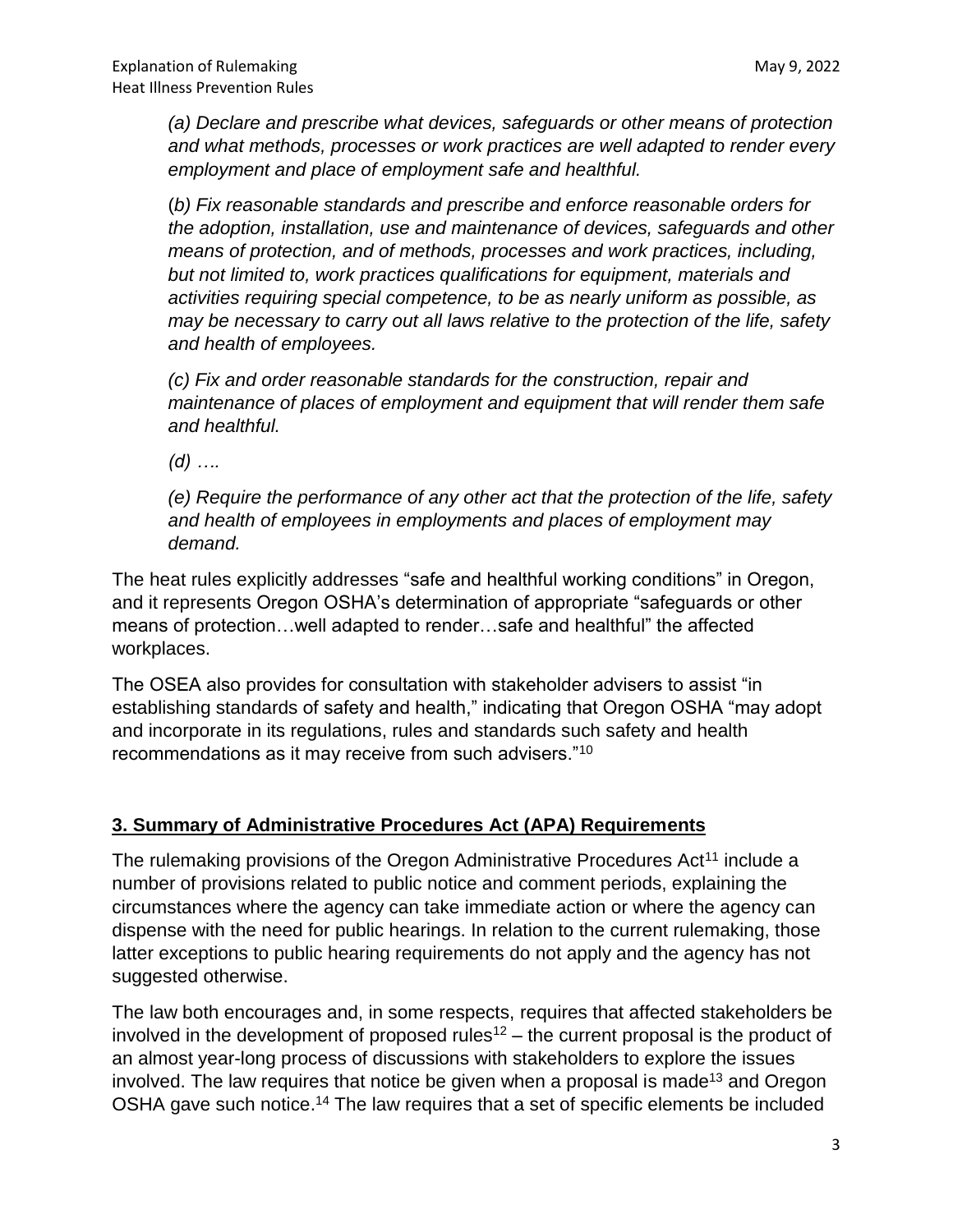in the notice<sup>15</sup> particularly in relation to the anticipated fiscal impact of the proposal.<sup>16</sup> The law does not require a discussion of the merits of the rule – beyond the initial Statement of Need filed with the original proposal – nor does it require a written response to the public comments provided in writing or in public testimony. Finally, the law does not require an evidentiary record nor a written explanation of the decision made.<sup>17</sup> However, as has been its practice in the past, Oregon OSHA has provided such an explanation and discussion of the available evidence in the form of this document.

The law does include a policy statement that state agencies "shall seek to retain and promote the unique identity of Oregon by considering local conditions" when adopting rules, while at the same time promoting a policy "that agencies attempt to adopt rules that correspond with equivalent federal laws and rules."<sup>18</sup> As noted above, there is no federal law that protects employees from exposure to high heat.

Finally, the law prescribes the manner in which notice of the rulemaking decision will be made,<sup>19</sup> and Oregon OSHA has complied with those requirements as part of the rule adoption filing.

## **4. History of the Current Rulemaking**

Shortly after Executive Order 20-04 was issued, Governor Kate Brown issued a State of Emergency in Oregon related to the COVID-19 global pandemic. The pandemic delayed the start of this rulemaking activity until March 2021. Oregon OSHA convened nine Rules Advisory Committee (RAC) meetings over an eight-month period. In the interim, in July 2021, Oregon OSHA temporarily adopted OAR 437-002-0155 and 437-004- 1130: Temporary Rules to Address Employee Exposure to High Ambient Temperatures (Administrative Order 6-2021) and in August 2021, Oregon OSHA temporarily amended OAR 437-004-1120 to Address High Ambient Temperatures in Labor Housing (Administrative Order 8-2021).

On January 28, 2022, Oregon OSHA filed proposed rules with the Oregon Secretary of State to address employee and labor housing occupant exposure to high ambient temperatures. Oregon OSHA sought public input on the proposed rules in a variety of ways through mid-March 2022. Oral comments were accepted by voicemail message, and during three virtual public hearings (one of which was conducted in Spanish) that were convened the last week in February 2022. The formal public comment period closed on March 18, 2022.

During the public comment period, Oregon OSHA received over 300 comments on the proposed heat rules. Approximately 170 opposed the rules in some form and 145 supported it with some modifications, but the rule adoption process is not a tally of supporters vs. opposed but rather about the merits of the comments. The record includes a number of "form emails" and other standardized communications. A fiscal analysis was prepared prior to proposing the rules; Oregon OSHA has analyzed and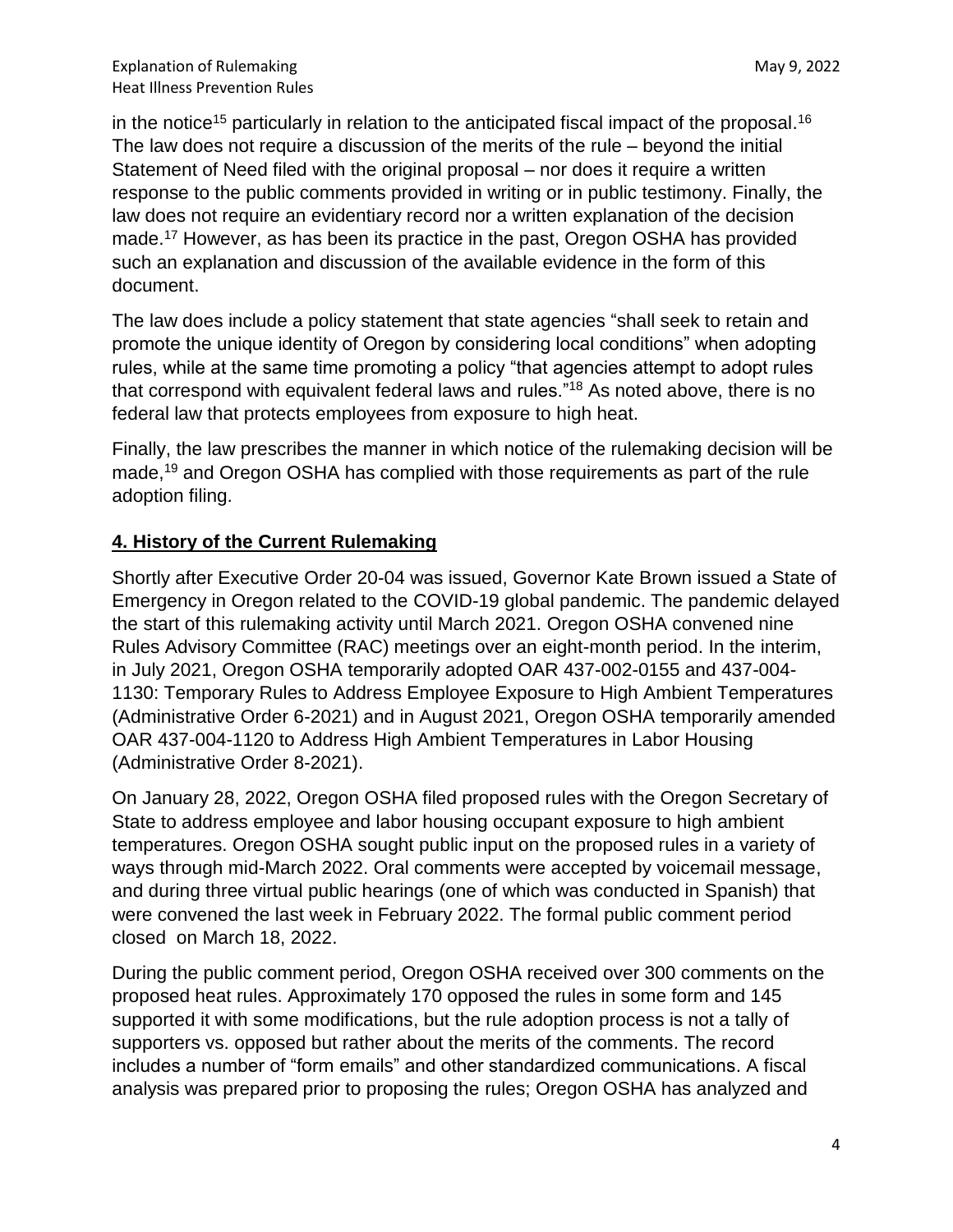considered potential costs. Oregon OSHA has determined that, while the costs of complying with the rules are likely to be meaningful, they are also manageable and that the rules provide more than sufficient value to justify those costs. Considering the record in its totality, and having evaluated the arguments made by all the commenters in the extensive rulemaking record, Oregon OSHA is ultimately persuaded that the rule is both reasonable and practical. The scope of the rulemaking decision being made by Oregon OSHA in this instance is limited in at least three important ways:

- First, Oregon OSHA's expertise and rulemaking authority is limited by its worker protection mission – the Oregon Safe Employment Act provides a broad, but not unlimited, mandate.
- Second, Oregon OSHA's rulemaking authority is limited by its specific ability to regulate safe and healthy work practices – not to prohibit certain types of work.
- Third, Oregon OSHA's decision on the present rules is limited by the public notice requirements of the Administrative Procedures Act, which restricts an agency's ability to adopt a rule that does not fall within the general notice parameters of the rule as it was originally proposed, including the fiscal analysis.

Oregon OSHA endeavors to make its decisions with as complete an understanding of the available information, including research, related to the subjects at hand. Oregon OSHA does recognize that science will generally not itself dictate policy decisions, and the answers to certain questions may at times be either unclear or unavailable. Nonetheless, policy decisions should be informed by the available science and made in a manner that reflects an understanding of the science involved. The present rulemaking is firmly rooted in such an understanding of the relevant science.

## **5. Description of the Rules as Adopted**

The rules as adopted are consistent with the rules as proposed in its overall approach and with regard to most specific elements, which are summarized below:

- Like the proposal, the rules apply whenever an employee performs work activities, whether in indoor or outdoor environments, when the heat index equals or exceeds 80 degrees Fahrenheit.
- Like the proposal, the rules have full and partial exemptions. The full exemptions are: incidental heat exposures where an employee is not required to perform work activities for more than 15 minutes in any sixty-minute period; exposures to heat generated from the work process, such as occurs in bakeries. As a result of requests received from stakeholders, the following note in section (1) was modified into a full exemption for buildings and structures that have a mechanical ventilation system that maintains the heat index below 80 degrees Fahrenheit. In such cases, employers must follow the requirements of Division 2, Subdivision J,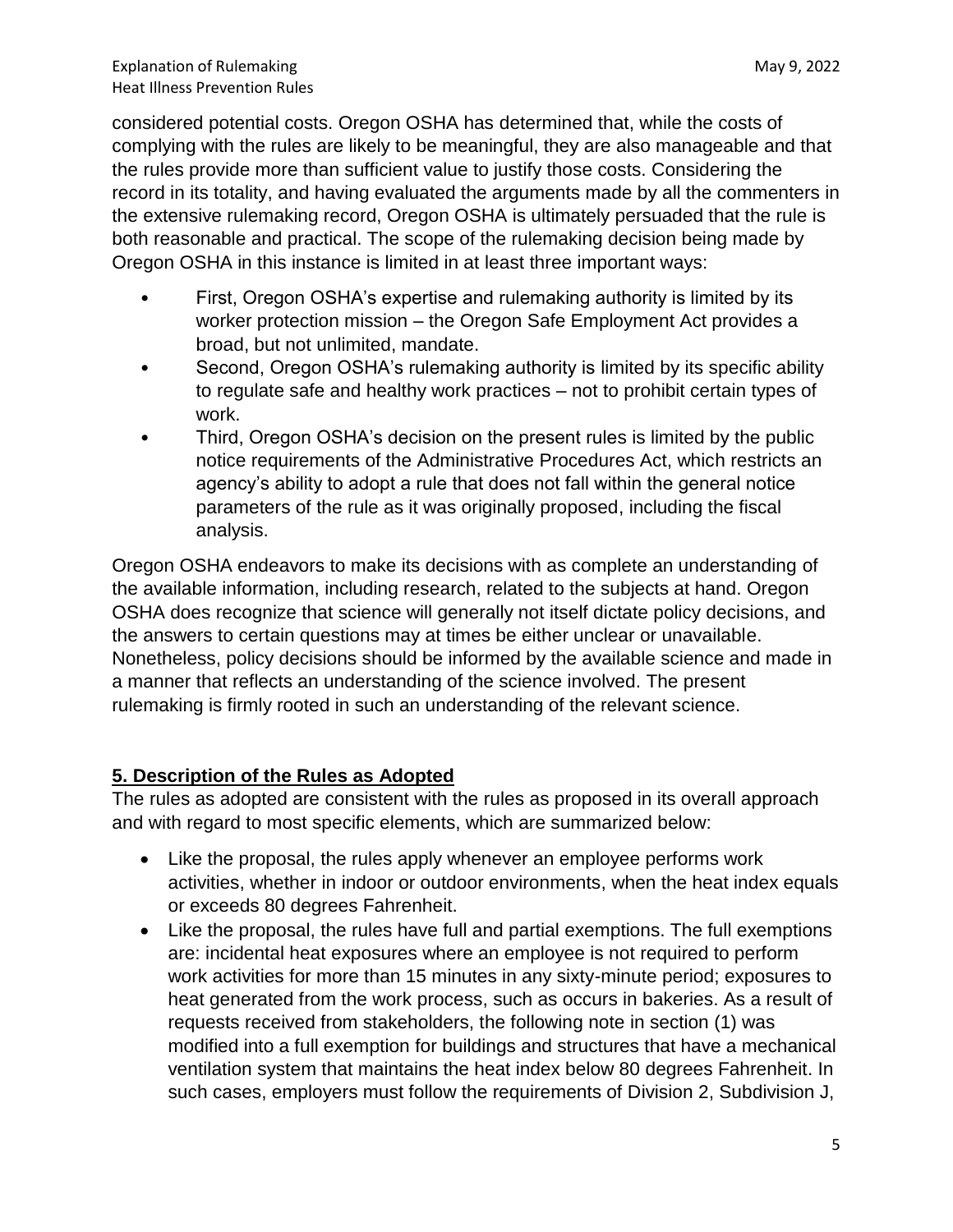OAR 437-002-0144(2); and all emergency operations that are directly involved in the protection of life or property, or the restoration of essential services, such as evacuation, rescue, medical, structural firefighting, law enforcement, utilities, and communications, when employees are engaged in those operations. The partial exemptions are: employers whose employees perform either "rest" or "light" workloads (See Table 1.1 - Metabolic Heat and Workload - under section 1 in Appendix A: Information for Heat Illness Prevention) are exempt from the requirements of sections (3) through (10) only when the heat index is less than 90 degrees Fahrenheit; associated support activities for wildland firefighters such as fire camp services and fire management are exempt only from the requirements of section (7); and employees who work from home are subject only to the training requirements in sections (9) and (10).

- Like the proposal, the rules contains a Definitions section (2). This section is largely unchanged. However, the definition of "feasibility" was removed.
- Like the proposal, section (3) Access to shade, is largely unchanged.
- Like the proposal, section (4) Drinking water, is largely unchanged.
- Like the proposal, section (5) High heat practices, is largely unchanged. However, the first option for employers (an employer-specific heat illness prevention rest break schedule) was rearranged to provide clarity for employers and Table 1 was moved to below the four items that employers need to integrate into their employer-specific heat illness prevention rest break schedule. Additionally, notes were added to section (5) High-heat practices. Lastly, two notes that were in the proposal were turned into rule requirements.
- Like the proposal, section (6) Emergency Medical Plan, is largely unchanged; however, applicable standards outside of these rules were added for ease to the reader.
- Like the proposal, section (7) Acclimatization Plan, is largely unchanged. However, a note was added to this section.
- Like the proposal, section (8) Heat Illness Prevention Plan, is largely unchanged.
- Like the proposal, section (9) Supervisor and employee training, is unchanged.
- Like the proposal, section (10) Training documentation, is unchanged.

## **6. Appropriate Consideration and Evaluation of Public Comments on the Adoption of OAR 437-002-0156 & 437-004-1131: Rules to Address Employee Exposure to High Ambient Temperatures**

#### **6. 1 Administrative Procedures Act (APA) Requirements**

Oregon OSHA received a comment alleging that Oregon OSHA failed to follow the APA, specifically ORS § 183.335(2)(d): "When providing notice of an intended action under subsection (1)(c) of this section, the agency shall provide a copy of the rule that the agency proposes to adopt … or an explanation of how the person may acquire a copy of the rule", by failing to publish tables located within the rule. The information provided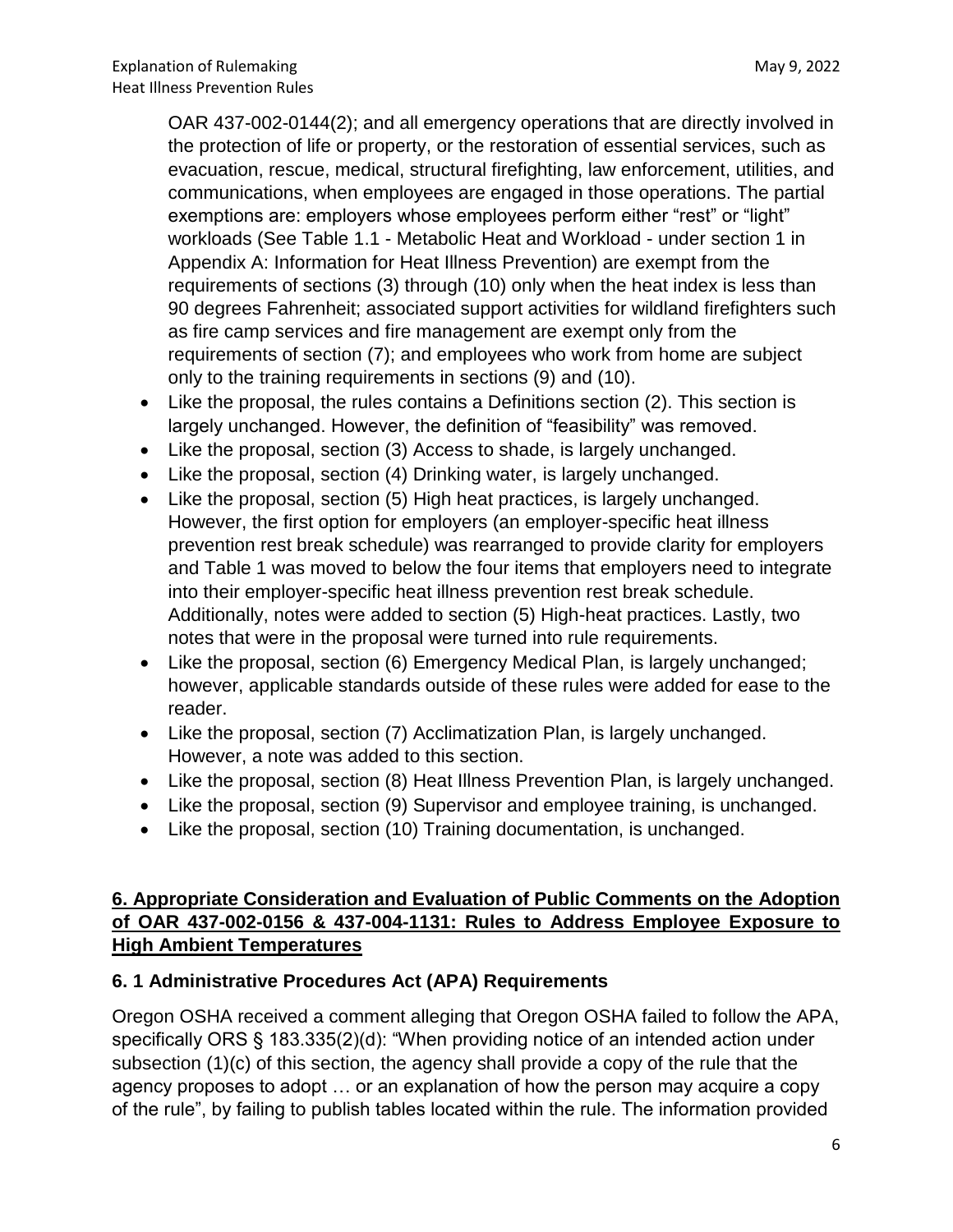by the Secretary of State indicates that additional information can be found on the agency's website. Oregon OSHA followed the requirements of the APA by providing proper notice through the Oregon Secretary of State and the filing attachments that contained the tables were posted on Oregon OSHA's website on the proposed rules webpage – including a full text of changes, to enable easy access by interested parties. It is clear that this commenter was able to view the necessary tables, as comments were included relating to the tables and they acknowledged where the tables were located. Additionally, an overwhelming portion of all comments received included comments regarding the tables.

#### **6.2 Scope and application**

Oregon OSHA received a few comments from employer advocates that the scope of the rule should be limited to outdoors only, similar to California's Heat Illness Prevention in Outdoor Places of Employment standard. Washington's Emergency rule from 2021 also is limited to outdoor work environments. Oregon OSHA believes that it is important to have protective measures that affect both indoor and outdoor workers. Recently, Washington indicated during their permanent rulemaking process that they intend to cover indoor work environments as well. The scope of the adopted rule remains as it was proposed.

Oregon OSHA received one comment suggesting that the lower threshold for the rules should be a heat index of 90 degrees Fahrenheit. In contrast, Oregon OSHA received several comments stating that the scope of the Heat Illness Prevention rules should be voluntary until the heat index reaches 100 degrees Fahrenheit. These comments were considered, and Oregon OSHA believes that the scientific evidence to have protective measures in place at a heat index of 80 degrees Fahrenheit is appropriate and no adjustments were made to the threshold.

In a paper titled *Actual and simulated weather data to evaluate wet bulb globe temperature and heat index as alerts for occupational heat-related illness*, the authors examined 234 outdoor heat-related illnesses reported to federal OSHA since January 2015. After excluding some of the data for various reasons (i.e. non-heat-related events and indoor work) and after characterizing the outdoor heat-related illnesses and analyzing the weather data, the authors proposed a heat index alert at 80 degrees Fahrenheit, when wet-bulb globe temperature is unavailable, as most scientificallyappropriate. 20

Oregon OSHA received many comments that Oregon OSHA does not have the regulatory authority to regulate "environmental hazards." Hazards created by the environment have been addressed in a number of Oregon OSHA rules including, but not limited to, silica, wind speed affecting the safe operation of cranes, danger trees associated with forest activities, ice on scaffolding, and exposure to heavy metals. In response, it is the position of Oregon OSHA that regulating employee safety and health in the workplace falls under Oregon OSHA's regulatory authority, as described above.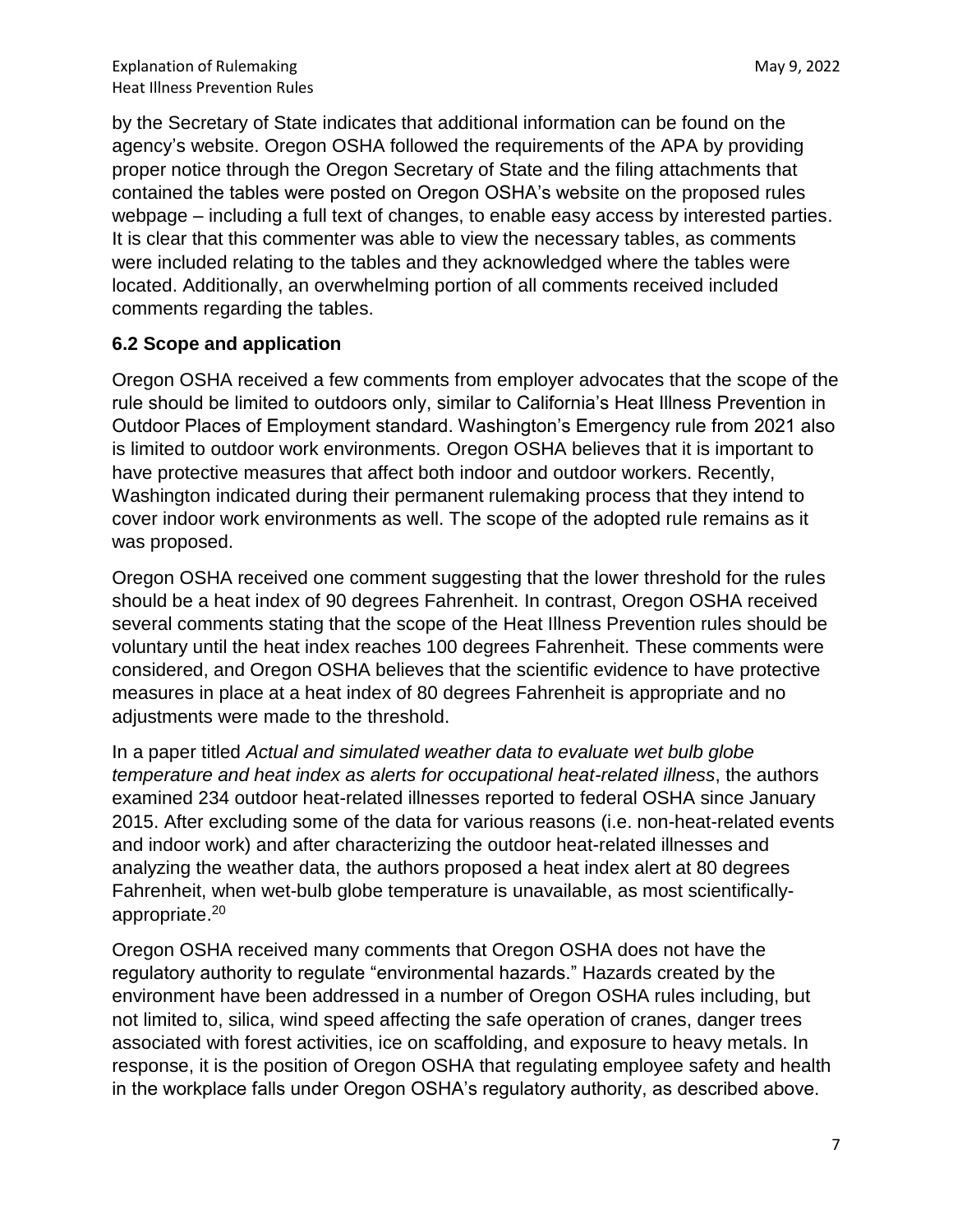### **6.3 Exemptions**

Oregon OSHA received comments regarding confusion of when OAR 437-002-0144 applies versus the proposed heat rule.

A note was added to clarify when the rule related to hot processes applies. It is Oregon OSHA's intention that heat that is generated only by the processes will be covered by OAR 437-002-0144(2). However, when additional heat is introduced into the workplace outside of the hot process, then this rule would apply as well.

Note: When another applicable standard addresses other hazards that may be present, employers must comply with the requirements of that standard and this standard. Where the requirements of one standard are more protective than another for the same hazard, employers must follow the requirements that provides the higher level of employee protection.

## **6.4 Partial Exemptions**

Oregon OSHA received a large number of comments to remove the partial exemption for "light" work. Oregon OSHA collaborated with OHA to develop this partial exemption for "rest" and "light" work, as determined by the metabolic rate (in watts). Oregon OSHA also received a question as it relates to "rest" and "light" work, as follows: "what happens when employees move between different categories of work?" In response, Oregon OSHA understands that throughout a work shift, employees may often move between different categories of work. One way that Oregon OSHA responded to these comments and question was to provide the full table copied from OSHA's guidance on Heat Hazard recognition (which can be accessed at: [https://www.osha.gov/heat](https://www.osha.gov/heat-exposure/hazards)[exposure/hazards\)](https://www.osha.gov/heat-exposure/hazards). The full table provides additional details and categories of work, so that employers and employees can compare the differences. By being able to better identify the workloads experienced by employees, when doing different and varying work tasks, employers will be better able to protect employees from a heat-related illness.

Oregon OSHA received considerable comments from worker advocacy groups relating to "rest" or "light" work. The commenters were concerned about different requirements for the various workloads and that all provisions should be applicable to every worker. A common concern was access to drinking water, and although the rule would not apply to the specific provision of how much water is needed to be provided – employers are already required to provide water under other Oregon OSHA requirements. In addition, the examples in table 1.1 in the Appendix listed as "rest" or "light" are narrow, and most of the scenarios suggested from comments would not fall under the "rest" or "light" categories of the NIOSH table replicated in the rule. Most of the scenarios described by commenters would be moderate or higher, in which case employers are expected to follow the entire rule set.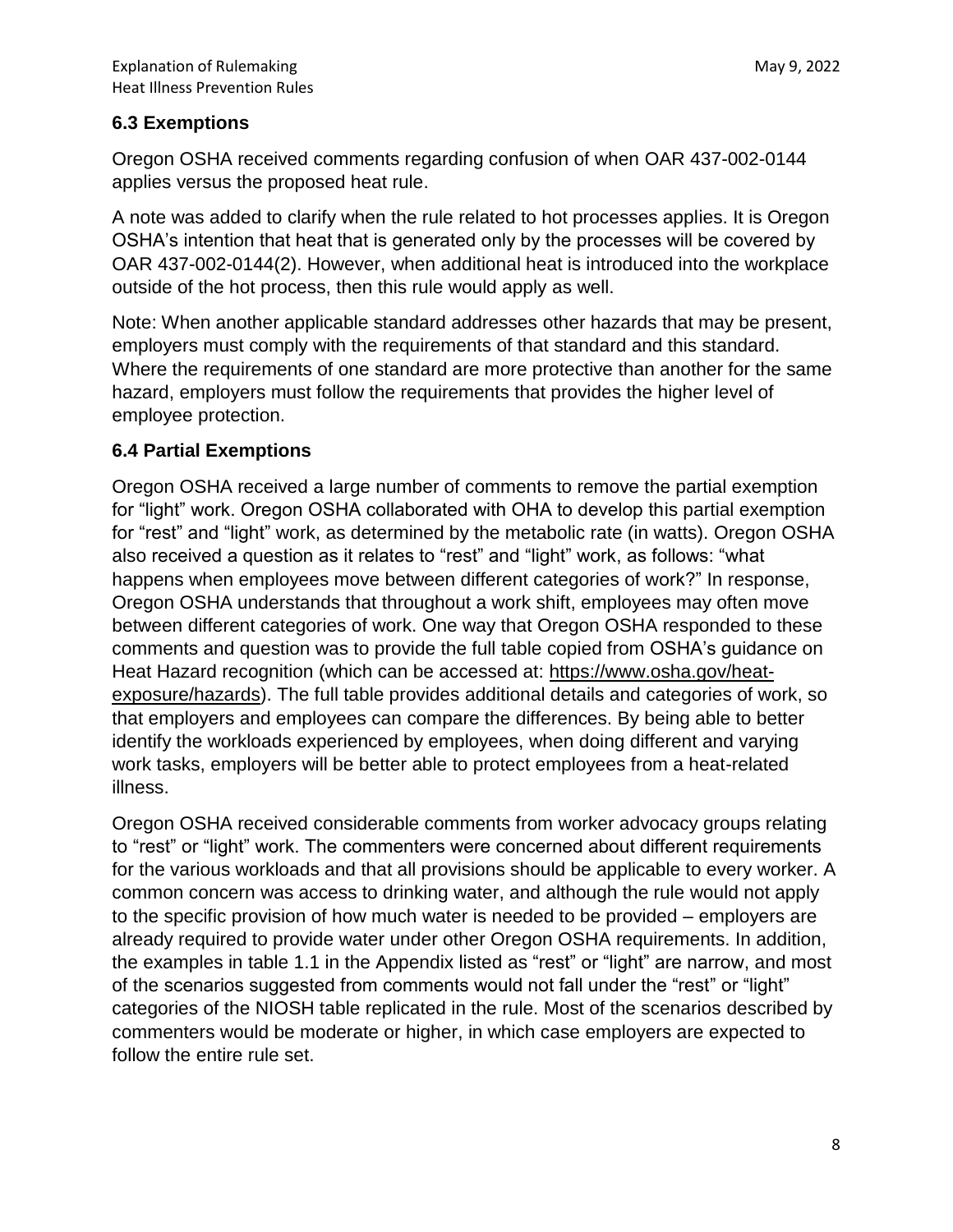In a paper titled *Actual and simulated weather data to evaluate wet bulb globe temperature*, the authors examined 234 occupational heat related illnesses reported to federal OSHA in 2016 that resulted in either hospitalizations (n=217) or fatalities  $(n=17).^{20}$  The authors estimated that in 168 (77%) of hospitalizations, workers were performing work in either "moderate", "heavy", or "very heavy" workloads, and for fatalities, the authors estimated that 13 (76%) of fatalities occurred when workers were performing work in either "moderate", "heavy", or "very heavy" workload categories.

In a paper titled *Risk Factors for Heat-Related Illness in U.S. Workers An OSHA Case Series*, the authors reviewed "all HRI enforcement consultations undertaken by the Office of Occupational Medicine and Nursing (OOMN), an office of Federal OSHA, between 2011 and 2016."<sup>21</sup> The authors concluded that out of 21 heat-related fatalities, 20 occurred when workers were performing work in either "moderate", "heavy", or "very heavy" workload categories. Out of 30 non-fatal heat-related illnesses, 26 occurred when workers were performing work in either "moderate" or "heavy" workload categories.

## **6.5 Definitions**

Oregon OSHA received comments from both worker advocates and employer advocates expressing concern with the definition of "feasibility." Oregon OSHA already evaluates whether something is feasible on a case-by-case basis. In response, Oregon OSHA has removed the definition of "feasibility" and the word from the rules as it is unnecessary. Additional details were added to the circumstances that utilized the word "feasibility" to provide more clarifying details as to what is expected.

Oregon OSHA also added a definition for "temperature-controlled environment."

## **6.6 Shade**

Oregon OSHA received comments that stated that providing shade is infeasible, particularly in the construction and transportation industries. One supporter of the rule suggested that employees should be able to rest in the shade "without touching each other." Many of those comments that are in opposition of the proposed rule stated that Oregon OSHA should model California's provisions for shade. After considering these comments, the language defining shade is adopted as proposed.

## **6.7 Water**

Oregon OSHA received comments from farmworkers that water is not always provided. Oregon OSHA received comments from employer advocates suggesting that employees be allowed to furnish their own water. After considering these comments, the language defining shade is adopted as proposed.

In some specific workplaces, it might make sense for employers to make arrangements with employees to provide their own drinking water, at least in part, such as; those employees that might leave directly from their homes to the worksite; or employees who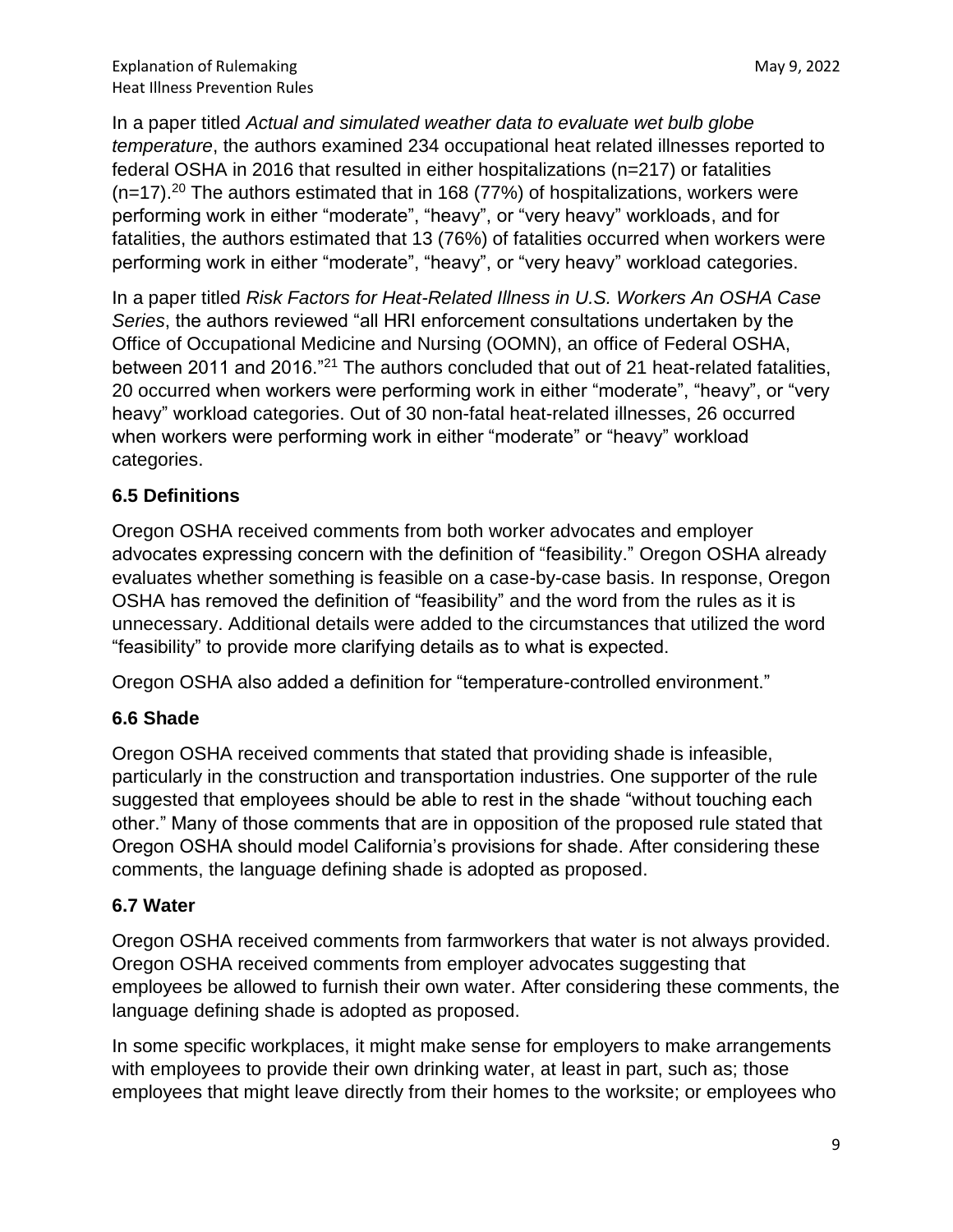have mobile worksites; or those employees that may work alone. However, this must be done at no cost to the employee. An employee is under no obligation to agree to the arrangements with their employer. An employee must feel free to decide for themselves, without fear of retaliation by their employer, how they may obtain drinking water.

It is important to note that potable water is required under 29 CFR 1910.141(b) $(1)(i)$ Sanitation, "potable water shall be provided in all places of employment, for drinking, washing of the person, cooking, washing of foods, washing of cooking or eating utensils, washing of food preparation or processing premises, and personal service rooms."<sup>22</sup>Additionally, the provisions for providing water also exist in Oregon OSHA's Division 3 Construction<sup>23</sup> and Division 4 Agriculture<sup>24</sup> rules. Nothing in these adopted rules should undermine the provisions that are already required, but rather these rules are in addition to those requirements.

#### **6.8 High heat practices**

Oregon OSHA received comments suggesting that section (5)(e)(A) be removed from the rule due to concerns that option (A) provided insufficient lengths of the heat illness prevention rest breaks, while other comments indicated that the language in option (A) was not specific enough. In response, Oregon OSHA updated the language to provide clarity regarding the expectations under option (A), but the agency also recognizes that it is important to maintain it as an option for flexibility given the various work environments across the state.

Oregon OSHA received multiple comments that the agency should consider the effect of working in direct sunlight on employees as it relates to the heat illness prevention rest breaks. The fiscal assessment did not include direct exposure to sunlight in its calculations for the minimum requirements, therefore Oregon OSHA is unable to adopt this request at this time without re-proposing the rule, which would prevent protections from heat from being in place for the upcoming season. However, a note was added to encourage the assessment of direct sun exposure into the overall calculation. The note states "Employers should consider the effect of exposure to direct sunlight when developing an employer-specific heat illness prevention rest break schedule", and the same note was added to the acclimatization plan section. Additionally, if an employer chooses (5)(e)(B) -NIOSH work/rest schedule, one of the considerations is whether full sunlight (or clouds) are present.

Oregon OSHA received a number of comments from worker advocates that "work should stop at 90 degrees Fahrenheit" and that "workers should be sent home." Oregon OSHA does not prohibit work but rather provides for appropriate safety and health requirements to protect workers from the hazards.

Oregon OSHA received questions regarding the application of administrative controls, for example moving work to the earlier part of the day and what are the appropriate actions if an employee refuses to modify their schedule. This is an issue that employers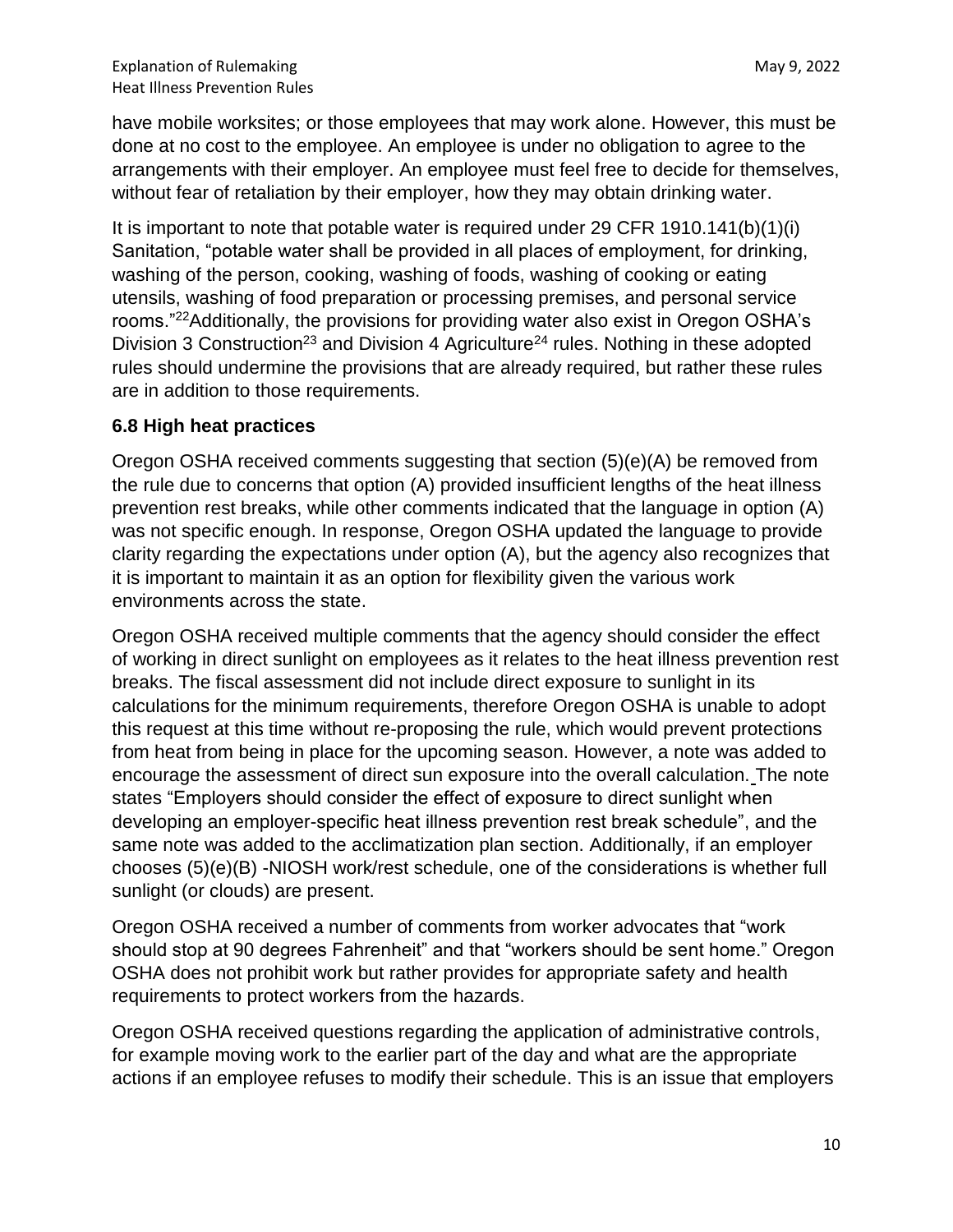should consult with the Oregon Bureau of Labor & Industries or with a labor attorney, as it is outside of the authority of Oregon OSHA to identify an appropriate response.

Considerable comments were received related to Oregon OSHA's ability to create new rest break responsibilities. In this context, Oregon OSHA is not referencing labor laws but rather is focusing on heat illness prevention rest breaks as a work assignment, much like how the division approaches the time required for donning/doffing of personal protective equipment (PPE) to protect a worker from injury or illness.

## **6.9 Acclimatization Plan**

Oregon OSHA received comments that employees should not lose pay due to having to acclimate, and comments that Oregon OSHA should keep the language from the temporary heat rule or model California's acclimatization section. Oregon OSHA recognizes that there is no 'one-size-fits-all' approach when it comes to acclimating employees, as this may vary depending on factors such as the differences in regional weather patterns, the type of work being performed, the type of work clothing worn, whether an individual is fit or not, and whether workers are acclimated or not. Oregon OSHA has provided the framework for both employers and employees on how to accomplish acclimatization.

In a report published by the Centers for Disease Control (CDC) titled *Heat Illness and Death Among Workers — United States, 2012–2013*, the authors reviewed "federal enforcement cases (i.e., inspections) resulting in citations under paragraph 5(a)(1), the "general duty clause" of the Occupational Safety and Health Act of 1970; this review examined 20 cases during this two-year period.<sup>25</sup> Out of these 20 cases, none of the employers had an acclimatization program, and there were 13 fatalities; in nine cases, workers were on the job for three days or less. The authors acknowledge that their findings have at least three limitations. "First, information collected retrospectively might fail to identify important elements such as individual prior acclimatization that might have been missed by OSHA Compliance Safety and Health Officers. Second, information from weather websites regarding past weather conditions relatively close to the worksite under consideration might not accurately represent conditions at the worksite itself (especially because at least one of the weather stations was more than 100 miles from the worksite) and thus might fail to identify the actual impact of weather. Finally, OSHA Compliance Safety and Health Officers performing workplace inspections might have missed program elements identified by the Heat Illness Workgroup because these elements were not part of routine information collection."

## **6.10 Heat Illness Prevention Plan**

Oregon OSHA received a public comment from a federal employee and while federal employees do not fall under Oregon OSHA's regulatory authority, the comment may potentially affect Oregon employees and an employer's ability to comply with the Heat Illness Prevention rule. The commenter mentioned that some employees may be subjected to a collective bargaining agreement. The commenter expressed concern for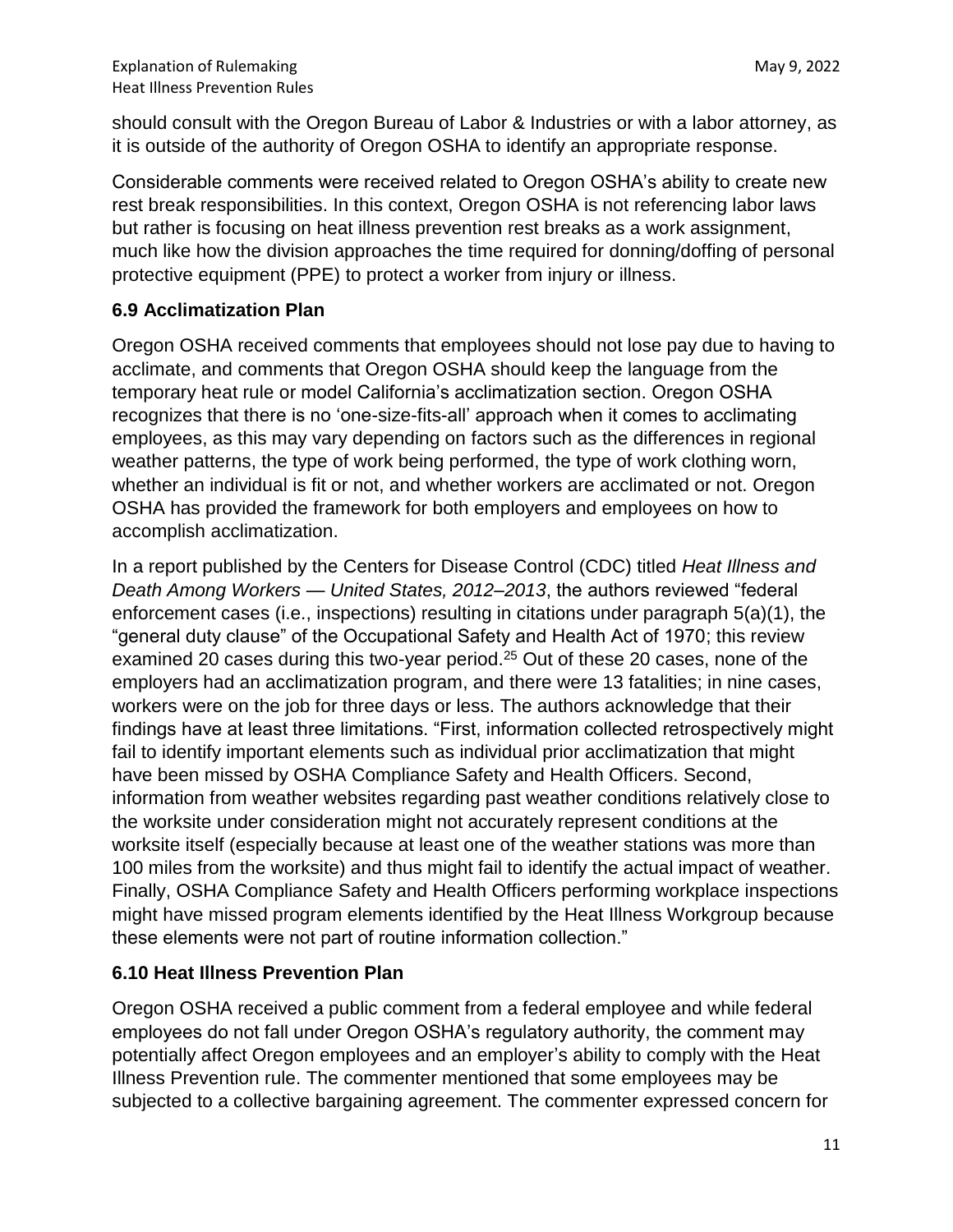organizations that may not be able to negotiate protections for workers that are as protective as the heat illness prevention rule. If an Oregon OSHA rule applies in a workplace the employer is expected to follow all requirements of the standard regardless of provisions contained in a collective bargaining agreement.

#### **6. 11 Training documentation**

Oregon OSHA received one question related to documenting heat illness prevention training electronically. As long as those records maintain all required elements of the rule and employees have access, employers may keep them in any format.

#### **7. Appropriate Consideration and Evaluation of Public Comments on the Amendment of OAR 437-004-1120: Agricultural Labor Housing and Related Facilities to include Heat Illness Prevention provisions**

#### **7. 1 Cooling areas**

Oregon OSHA received five comments from worker advocates regarding the capacity of the cooling area in employer-provided housing. Commenters recommended changing the capacity requirement of the cooling area from 50% of occupants to 100%. Multiple comments questioned what the workers would do or how they would cool down if there wasn't continual space for all occupants. Oregon OSHA is currently meeting with stakeholders on a variety of issues regarding labor housing and these issues (regarding heat) will be carried over to those discussions through the Agriculture Labor Housing Advisory Committee.

Oregon OSHA received 12 comments from worker advocates requesting that mechanical ventilation be required in labor housing rather than being optional. Multiple commenters stated that there is no evidence that misters or shade are adequate. One comment recommended that Oregon OSHA study the efficacy of these rules. Along with the issue of capacity and cooling, these issues will be addressed during the ongoing labor housing rulemaking process through the Agriculture Labor Housing Advisory Committee.

#### **7.2 Access to emergency services**

Oregon OSHA received one comment supporting the requirement for a working telephone, requesting that labor housing occupants be told of the location of the telephone. While the language does not explicitly address this suggestion of notifying the occupants of its location, a telephone is required under OAR 437-004-1120(25)(e) and under BOLI requirements OAR 839-014-0610(1).

#### **8. References**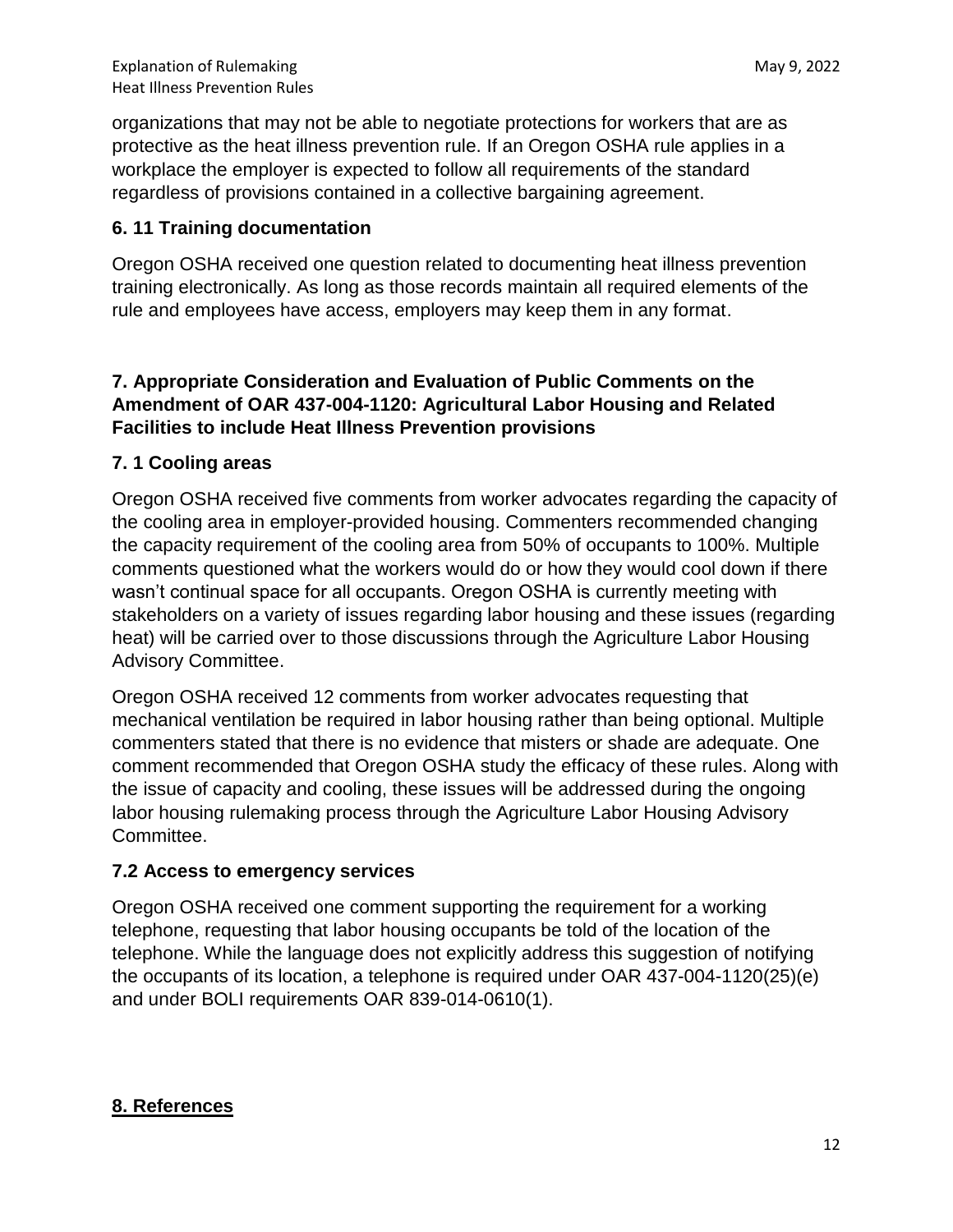- 1. Fatality Inspection Data Work-related fatalities for cases inspected by Federal or State OSHA. Retrieved April 11, 2022. https://www.osha.gov/fatalities Note; according to OSHA, The information is not comprehensive and will continue to be updated as data becomes available.
- 2. Occupational Safety and Health Administration. Heat Overview: Working in Outdoor and Indoor Heat Environments. Retrieved April 11, 2022. [https://www.osha.gov/heat](https://www.osha.gov/heat-exposure#:~:text=Although%20illness%20from%20exposure%20to%20heat%20is%20preventable%2C,a%20tolerance%20to%20the%20heat%20gradually%20over%20time)[exposure#:~:text=Although%20illness%20from%20exposure%20to%20heat%2](https://www.osha.gov/heat-exposure#:~:text=Although%20illness%20from%20exposure%20to%20heat%20is%20preventable%2C,a%20tolerance%20to%20the%20heat%20gradually%20over%20time) [0is%20preventable%2C,a%20tolerance%20to%20the%20heat%20gradually%2](https://www.osha.gov/heat-exposure#:~:text=Although%20illness%20from%20exposure%20to%20heat%20is%20preventable%2C,a%20tolerance%20to%20the%20heat%20gradually%20over%20time) [0over%20time](https://www.osha.gov/heat-exposure#:~:text=Although%20illness%20from%20exposure%20to%20heat%20is%20preventable%2C,a%20tolerance%20to%20the%20heat%20gradually%20over%20time)
- 3. OREGON OCCUPATIONAL SAFETY AND HEALTH DIVISION DEPARTMENT OF CONSUMER AND BUSINESS SERVICES - Local Emphasis Program (LEP): Preventing Heat Related Illness. <https://osha.oregon.gov/OSHARules/pd/pd-299.pdf>
- 4. Adoption of Temporary Rules to Address Employee Exposure to High Ambient Temperatures - [https://osha.oregon.gov/OSHARules/adopted/2021/ao6-2021](https://osha.oregon.gov/OSHARules/adopted/2021/ao6-2021-text-heatillnessprevention.pdf) [text-heatillnessprevention.pdf](https://osha.oregon.gov/OSHARules/adopted/2021/ao6-2021-text-heatillnessprevention.pdf)
- 5. Heat Injury and Illness Prevention in Outdoor and Indoor Work Settings; A Proposed Rule by the Occupational Safety and Health Administration. Federal Register / Vol. 86, No. 205 / Wednesday, October 27, 2021. <https://www.govinfo.gov/content/pkg/FR-2021-10-27/pdf/2021-23250.pdf>
- 6. United States Department of Labor, Occupational Safety and Health Administration. Inspection Guidance for Heat-Related Hazards. Retrieved April 11, 2022.<https://www.osha.gov/laws-regs/standardinterpretations/2021-09-01>
- 7. Office of the Governor State of Oregon. Executive Order No. 20-04 DIRECTING STATE AGENCIES TO TAKE ACTIONS TO REDUCE AND REGULATE GREENHOUSE GAS EMISSIONS [https://www.oregon.gov/bcd/Documents/eo](https://www.oregon.gov/bcd/Documents/eo-energy-20-04.pdf)[energy-20-04.pdf](https://www.oregon.gov/bcd/Documents/eo-energy-20-04.pdf)
- 8. Office of the Governor State of Oregon. Executive Order No. 17-20 ACCELERATING EFFICIENCY IN OREGON'S BUILT ENVIRONMENT TO REDUCE GREENHOUSE GAS EMMISSIONS AND ADDRESS CLIMATE CHANGE [https://www.oregon.gov/gov/Documents/executive\\_orders/eo\\_17-](https://www.oregon.gov/gov/Documents/executive_orders/eo_17-20.pdf) [20.pdf](https://www.oregon.gov/gov/Documents/executive_orders/eo_17-20.pdf)
- 9. The Director has, in turn, used the authority of ORS 654.025(2) and (5) to delegate the authority to implement and enforce the Oregon Safe Employment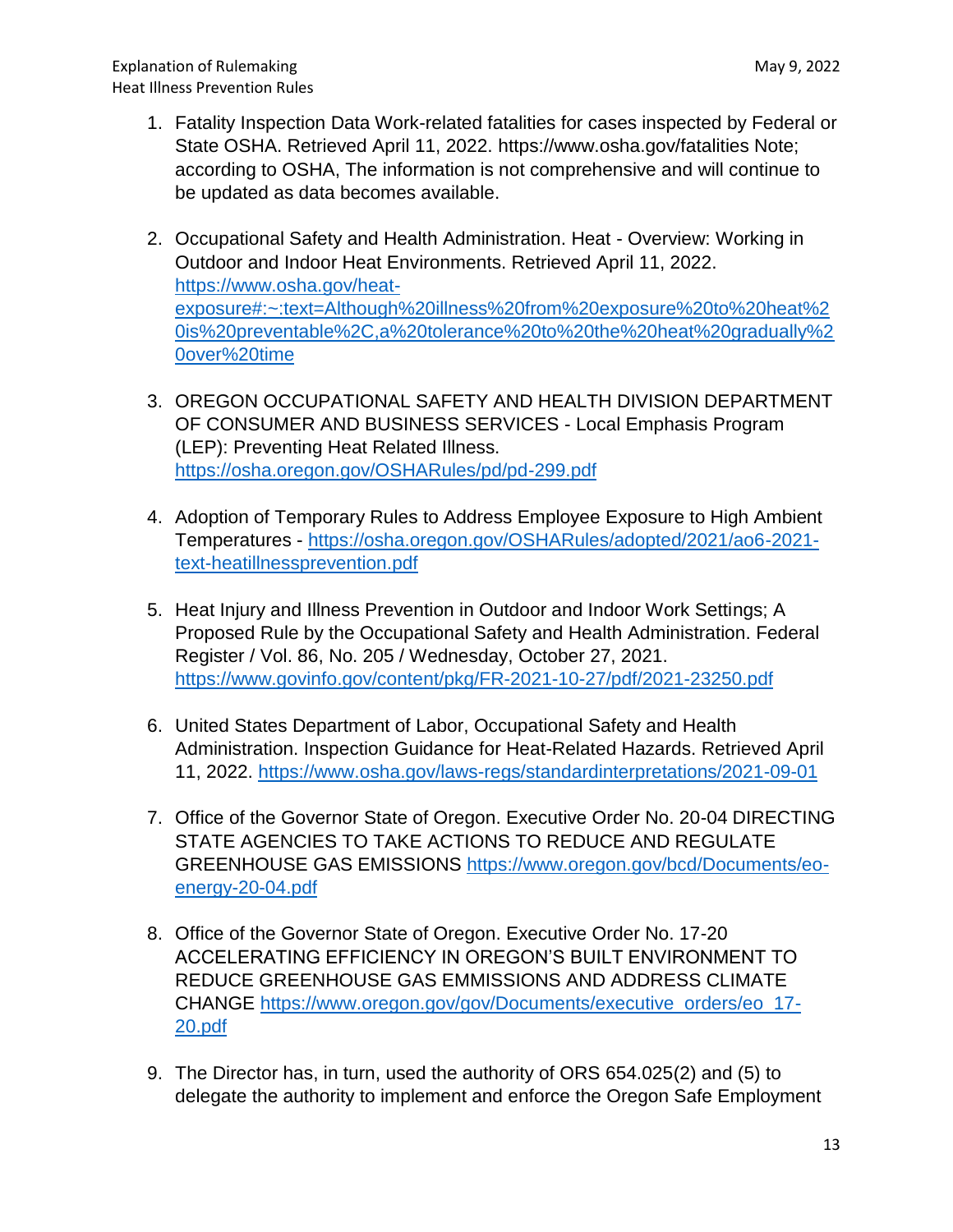Act to the Administrator of the Occupational Safety and Health Division (Oregon OSHA) and has delegated his rulemaking authority under the OSEA to the Oregon OSHA Administrator.

- 10.Oregon safe Employment Act (OSEA) Chapter 654 Occupational Safety and Health, 2021 EDITION. ORS 654.090(2) [https://www.oregonlegislature.gov/bills\\_laws/ors/ors654.html](https://www.oregonlegislature.gov/bills_laws/ors/ors654.html)
- 11.Chapter 183 Administrative Procedures Act; Review of Rules; Civil Penalties 2021 EDITION. ORS 183.325 to 405 [https://www.oregonlegislature.gov/bills\\_laws/ors/ors183.html](https://www.oregonlegislature.gov/bills_laws/ors/ors183.html)
- 12.Chapter 183 Administrative Procedures Act; Review of Rules; Civil Penalties. ORS 183.333. [https://www.oregonlegislature.gov/bills\\_laws/ors/ors183.html](https://www.oregonlegislature.gov/bills_laws/ors/ors183.html)
- 13.Chapter 183 Administrative Procedures Act; Review of Rules; Civil Penalties. ORS 183.335. [https://www.oregonlegislature.gov/bills\\_laws/ors/ors183.html](https://www.oregonlegislature.gov/bills_laws/ors/ors183.html)
- 14[.https://osha.oregon.gov/OSHARules/proposed/2022/ltr-proposed-heat](https://osha.oregon.gov/OSHARules/proposed/2022/ltr-proposed-heat-exposure.pdf)[exposure.pdf](https://osha.oregon.gov/OSHARules/proposed/2022/ltr-proposed-heat-exposure.pdf)
- 15.Chapter 183 Administrative Procedures Act; Review of Rules; Civil Penalties. ORS 183.335. [https://www.oregonlegislature.gov/bills\\_laws/ors/ors183.html](https://www.oregonlegislature.gov/bills_laws/ors/ors183.html)
- 16.Chapter 183 Administrative Procedures Act; Review of Rules; Civil Penalties ORS 183.335(2)(b)(E), ORS 183.336, ORS 183.530, and ORS 183.534. [https://www.oregonlegislature.gov/bills\\_laws/ors/ors183.html](https://www.oregonlegislature.gov/bills_laws/ors/ors183.html)
- 17.Chapter 183 Administrative Procedures Act; Review of Rules; Civil Penalties ORS 183.335(13). [https://www.oregonlegislature.gov/bills\\_laws/ors/ors183.html](https://www.oregonlegislature.gov/bills_laws/ors/ors183.html)
- 18.Chapter 183 Administrative Procedures Act; Review of Rules; Civil Penalties. ORS 183.332. [https://www.oregonlegislature.gov/bills\\_laws/ors/ors183.html](https://www.oregonlegislature.gov/bills_laws/ors/ors183.html)
- 19.Chapter 183 Administrative Procedures Act; Review of Rules; Civil Penalties ORS 183.355. [https://www.oregonlegislature.gov/bills\\_laws/ors/ors183.html](https://www.oregonlegislature.gov/bills_laws/ors/ors183.html)
- 20.Courtney E. Morris, Richard G. Gonzales, Michael J. Hodgson, and Aaron W. Tustin. Actual and simulated weather data to evaluate wet bulb globe temperature and heat index as alerts for occupational heat-related illness. J. Occup. Environ. Hyg. 16(1): 54–65 (2019).